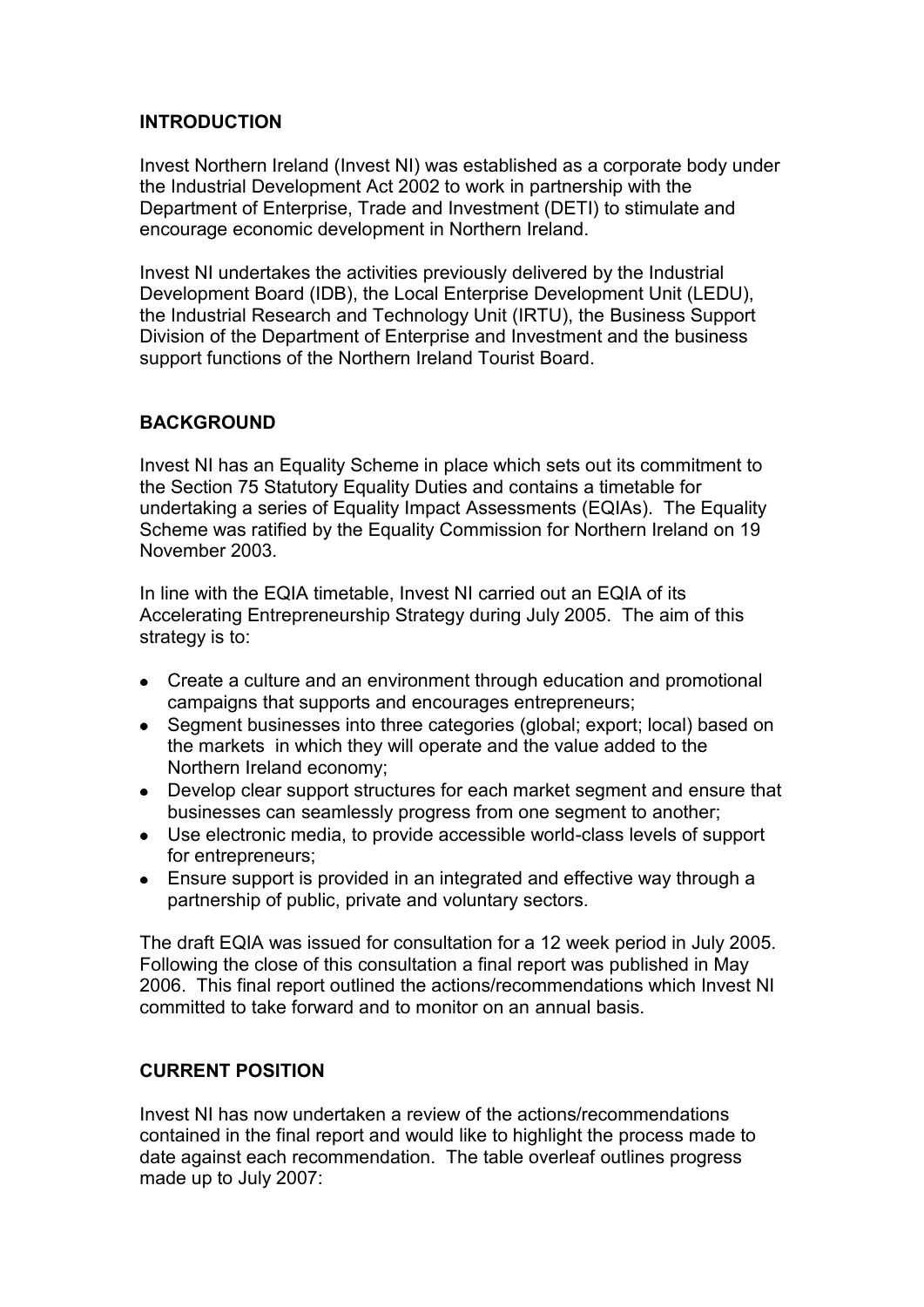# **RECOMMENDATIONS/ACTIONS AND PROGRESS TABLE**

| <b>Recommendation</b> | <b>Action</b>                                                                                                                                                                                                                                                                          | Progress up to 31/07/07                                                                                                                                                                                                                                                                                                                                                                                                                                                                                                                                                                                                                                                                                                                                                                  |
|-----------------------|----------------------------------------------------------------------------------------------------------------------------------------------------------------------------------------------------------------------------------------------------------------------------------------|------------------------------------------------------------------------------------------------------------------------------------------------------------------------------------------------------------------------------------------------------------------------------------------------------------------------------------------------------------------------------------------------------------------------------------------------------------------------------------------------------------------------------------------------------------------------------------------------------------------------------------------------------------------------------------------------------------------------------------------------------------------------------------------|
|                       | Put in place a<br>systematic<br>monitoring<br>strategy and<br>associated<br>procedures for all<br><b>AES</b><br>programmes. This<br>will consider<br>realistic and<br>appropriate<br>methods for<br>gathering Section<br>75 data from<br>those companies<br>seeking AES<br>assistance. | At present, we are working with an external<br>consultant in order to develop and roll out<br>an Equality Monitoring Strategy for Invest<br>NI as a whole. The first pilot phase for the<br>strategy will be rolled out during Nov/Dec<br>07.<br>Initiatives that are collecting data under<br>Section 75 are:<br><b>Prince's Initiative for Mature</b><br>Enterprise (PRIME)<br>Advantage<br>$\bullet$<br><b>Prince's Trust Northern Ireland</b><br>(PTNI)<br>Start a Business Programme (SABp)<br><b>Enterprise NI</b><br>$\bullet$<br>Young Enterprise NI (YENI) – where<br>$\bullet$<br>applicable<br>Northern Ireland Centre for<br>$\bullet$<br>Entrepreneurship (NICENT) - where<br>applicable<br><b>Renewing Communities</b><br>٠<br>Investing in Women Initiatives<br>$\bullet$ |
| $\overline{2}$        | Clearly define and<br>set out the<br>selection criteria<br>used for each<br>AES programme.<br>Any potential<br>adverse impacts<br>associated with<br>these criteria will<br>be considered.                                                                                             | Social Entrepreneurship Programme<br>Eligibility criteria are now set out on the<br>website for each AES programme. Any<br>potential adverse impacts associated with<br>these criteria have been considered and all<br>future programmes will continue to be<br>screened                                                                                                                                                                                                                                                                                                                                                                                                                                                                                                                 |
| 3                     | Where any AES<br>programme<br>deliberately<br>targets certain<br>groups then the<br>rationale for this<br>targeting should<br>be made<br>transparent.                                                                                                                                  | The targeting of specific groups within the<br>AES reflects their current under-<br>representation amongst the entrepreneurial<br>population. The rationale for this targeting<br>is based on NI survey data (the Global<br>Entrepreneurship Monitor) and international<br>best practice in entrepreneurship policy.<br>This information is available on the Invest<br>NI website.                                                                                                                                                                                                                                                                                                                                                                                                       |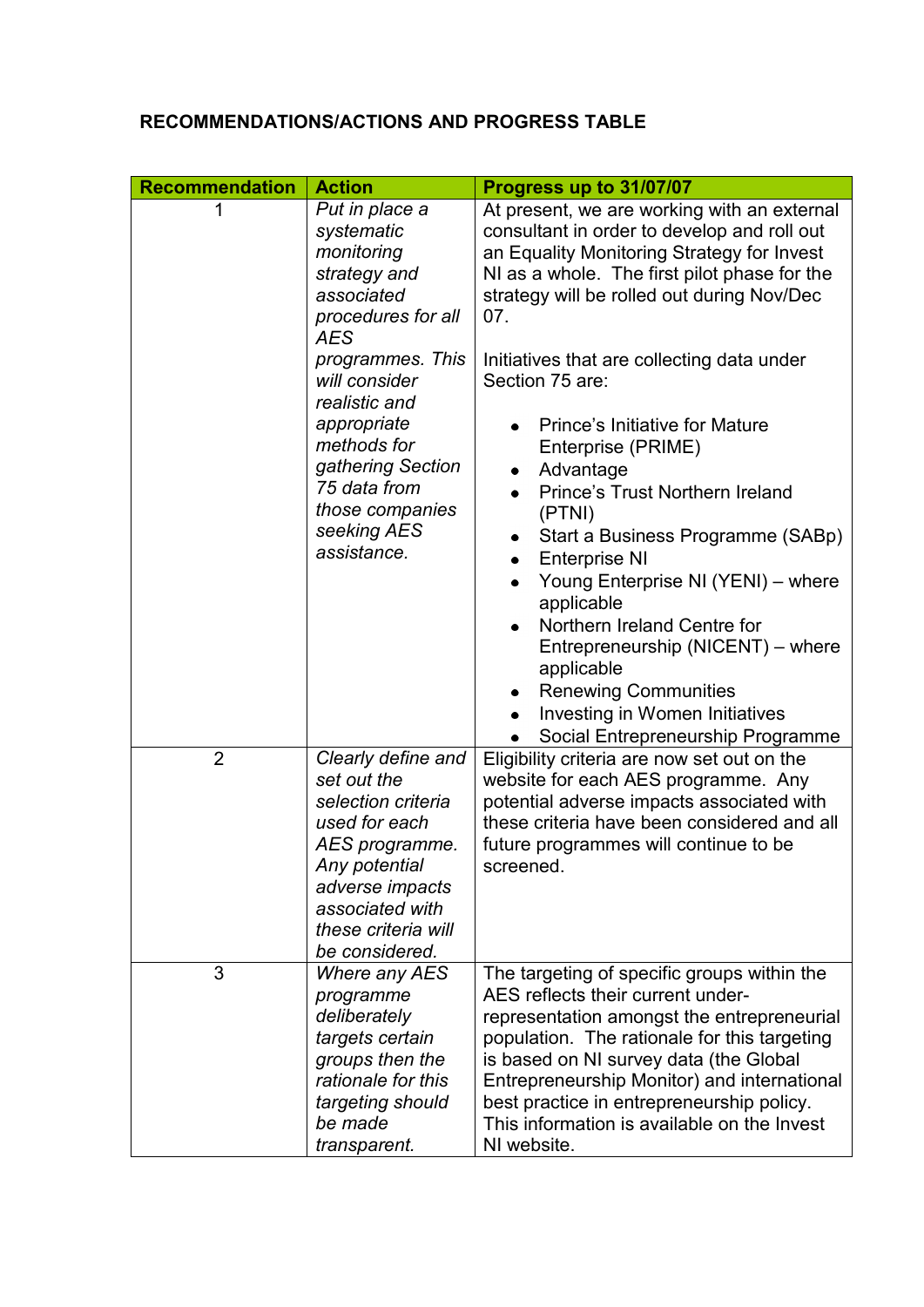| 4              | Positive action<br>measures in relation<br>to training of women<br>and those aged over<br>50, in particular, will<br>be considered under<br>AES.                                                                                                     | AES has intensified its promotion of female<br>entrepreneurs as role models and now<br>provides a range of training opportunities<br>specifically aimed at developing women in<br>business. A new pilot initiative (PRIME)<br>has also been launched providing tailored<br>support for those (men and women) aged<br>50+ who are interested in self employment.                                                                                                                                           |
|----------------|------------------------------------------------------------------------------------------------------------------------------------------------------------------------------------------------------------------------------------------------------|-----------------------------------------------------------------------------------------------------------------------------------------------------------------------------------------------------------------------------------------------------------------------------------------------------------------------------------------------------------------------------------------------------------------------------------------------------------------------------------------------------------|
| 5              | <b>Review the network</b><br>of AES Points of<br>Presence across<br>Northern Ireland to<br>ensure an even<br>distribution.                                                                                                                           | The current Points of Presence network<br>comprises 40 sites across NI with<br>distribution reflecting demographics and<br>levels of entrepreneurial demand. New<br>sites continue to be added and access<br>issues are considered as part of this<br>process. A consultant is currently looking<br>at the overall spread of the network and will<br>provide feedback on what the final number<br>of sites should be.                                                                                     |
| 6              | Ensure that the<br>criteria for the Social<br>Entrepreneurship<br>Programme in<br>designated<br>disadvantaged NTSN<br>areas do not<br>discriminate on<br>grounds of race or<br>religion.                                                             | The programme is open to all regardless of<br>race or religion and a prerequisite of the<br>eligibility criteria is that projects and groups<br>are capable of satisfying the Peace II<br>Distinctiveness Criteria.                                                                                                                                                                                                                                                                                       |
| $\overline{7}$ | Ensure that the<br>distribution of<br>delivery agents for<br>the Social<br>Entrepreneurship<br>Programme affords<br>reasonable access<br>for all communities<br>across Northern<br>Ireland.                                                          | Groups from disadvantaged communities in<br>21 of the 26 Council areas have been<br>accepted on to the Programme to date.<br>Additional marketing will be undertaken<br>early April to encourage further<br>participation from these and the remaining<br>council areas (Banbridge, Carrick,<br>Castlereagh, Cookstown and North Down)                                                                                                                                                                    |
| 8              | <b>Ensure that the</b><br><b>Prince's Trust and</b><br><b>LiveWIRE</b><br>programmes<br>continue to monitor<br>and reflect on the<br>age ranges that they<br>cater for and provide<br>a sound rationale for<br>their targeting<br>procedures. Ensure | Both PTNI and Advantage NI (LiveWIRE)<br>have submitted business cases and are<br>currently undergoing economic appraisals<br>in order to obtain future funding. This will<br>ensure that they provide a sound rationale<br>for their targeting procedures and that they<br>continue to reach and monitor the groups<br>that they cater for. Their business cases<br>reflect the need for equality of opportunity<br>for under-represented groups and contain<br>measures to ensure that these groups are |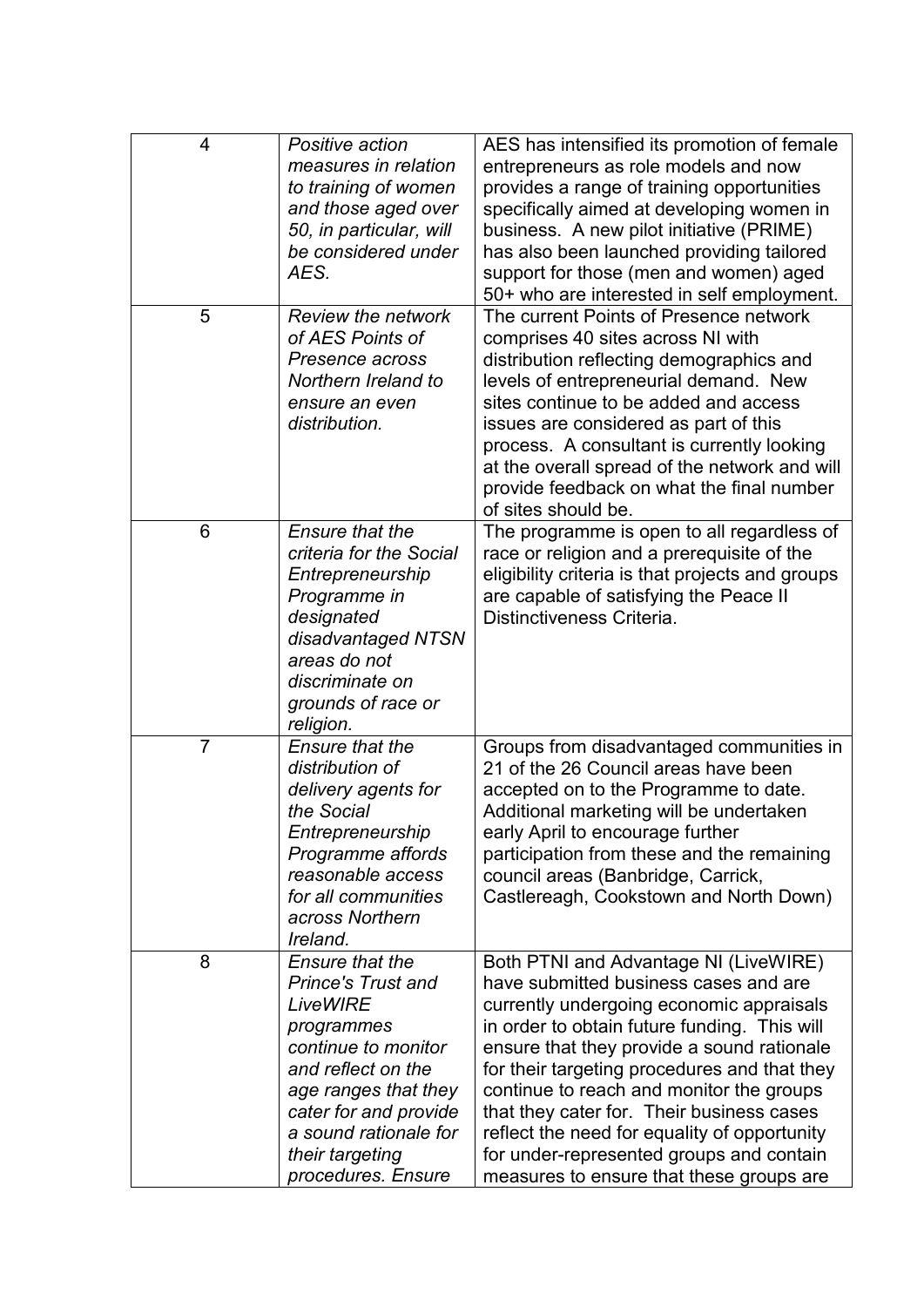|    | that the Prince's           | reached.                                     |
|----|-----------------------------|----------------------------------------------|
|    | <b>Trust and LiveWIRE</b>   |                                              |
|    | programmes                  |                                              |
|    | consider any                |                                              |
|    | affirmative action and      |                                              |
|    | outreach measures           |                                              |
|    | that may be                 |                                              |
|    |                             |                                              |
|    | appropriate for             |                                              |
|    | equality of                 |                                              |
|    | opportunity for under-      |                                              |
|    | represented groups.         |                                              |
| 9  | <b>Ensure that the</b>      | The points of presence initiative was        |
|    | auditing of each new        | delayed and the launch has now been          |
|    | <b>Point of Presence in</b> | rescheduled to commence operations in        |
|    | the Start A Business        | April 2007 and will include auditing to      |
|    | Programme is                | ensure there is equal access to venues for   |
|    | formalised to ensure        | those with special needs. The points of      |
|    | that all buildings,         | presence initiative will provide access to a |
|    | locations and venues        | range of business information and advice     |
|    | enjoy equal access          | for entrepreneurs and therefore includes     |
|    | for those with special      | the Start a Business programme and other     |
|    | needs.                      | initiatives under the Go For It brand. The   |
|    |                             | system will operate an accredited Quality    |
|    |                             | Assurance system that will incorporate an    |
|    |                             | audit function.                              |
| 10 | Make all materials for      | This is an ongoing process and materials     |
|    | each programme              | will be made available on request.           |
|    | available in                |                                              |
|    | alternative formats         |                                              |
|    | on request, and             |                                              |
|    | consider the                |                                              |
|    | marketing of the            |                                              |
|    | programmes                  |                                              |
|    | (through Go For It)         |                                              |
|    | using alternatives to       |                                              |
|    | the written word.           |                                              |
| 11 | <b>Format all AES</b>       | All applications meet with Corporate         |
|    | application forms           | <b>Guidelines</b>                            |
|    | using clear fonts,          |                                              |
|    | layout and colours          |                                              |
|    | which are accessible        |                                              |
|    | to those with special       |                                              |
|    | needs.                      |                                              |
|    |                             |                                              |